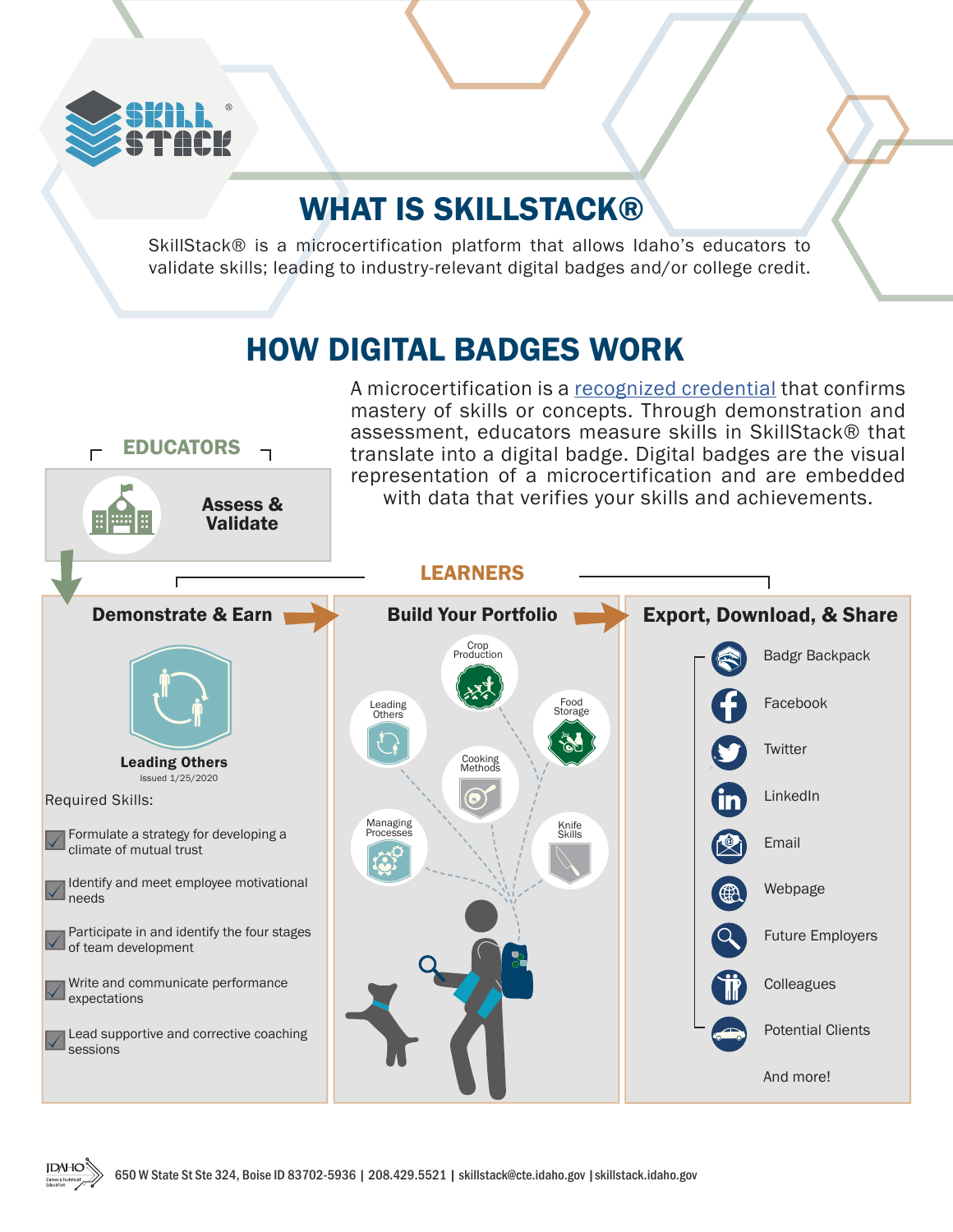# Benefits of Digital Badges

- Criteria within each badge has been developed with industry input.
- Display your demonstrated competencies to future employers, colleagues, peers, and more.
- Export badges to a digital backpack or wallet for simplified organization and sharing.
- Share collections of badges representing desired skill sets in a dynamic way.
- Stack individual badges in a pathway to earn a stacked master badge.
- Use badges to pursue further education and training or help you acquire a job.

#### What are Open Badges?

"Open Badges is the world's leading format for digital badges. Open Badges is not a specific product or platform, but a type of digital badge that is verifiable, portable, and packed with information about skills and achievements."

*Source: https://openbadges.org/* @LearningImpact

#### Embedded Metadata

| <b>Alignment</b> | Framework a badge has been assessed against                          |
|------------------|----------------------------------------------------------------------|
|                  | <b>Badge Criteria</b> What the individual has done to earn the badge |
|                  | <b>Badge Description</b> Description of the badge                    |
|                  | <b>Badge Name</b> Name of the badge                                  |
|                  | <b>Evidence URL</b> Badge earner's unique evidence (optional)        |
|                  | <b>Expiration Date</b> Whether the badge has expired                 |
|                  | <b>Issue Date</b> When the badge was issued (or revoked)             |
|                  | <b>Issuer</b> Details about the organization issuing the badge       |
|                  | <b>Recipient</b> A verifiable reference to the recipient             |
|                  | <b>Tags</b> Searchable tags                                          |

When a badge is awarded, SkillStack® will automatically embed the Open Badge specified information into the badge URL. When copied or exported, all of the metadata will be stored and moved along with the badge. This allows a variety of ways for you to share your skills and your authentic story!

Demonstrate continuous process improvement strategies for overall work-flow.

**Managing Processes** Issued: 07/10/2020 **Issued by Career & Technical Education** 

Completed Skills

- Match job assignments to the right employees.
- Develop a template for improving work processes.
- Analyze customer experiences to identify areas for improvement.
- Apply the seven-step process to work decisions.
- Apply the eight-step problem-solving process to a work problem.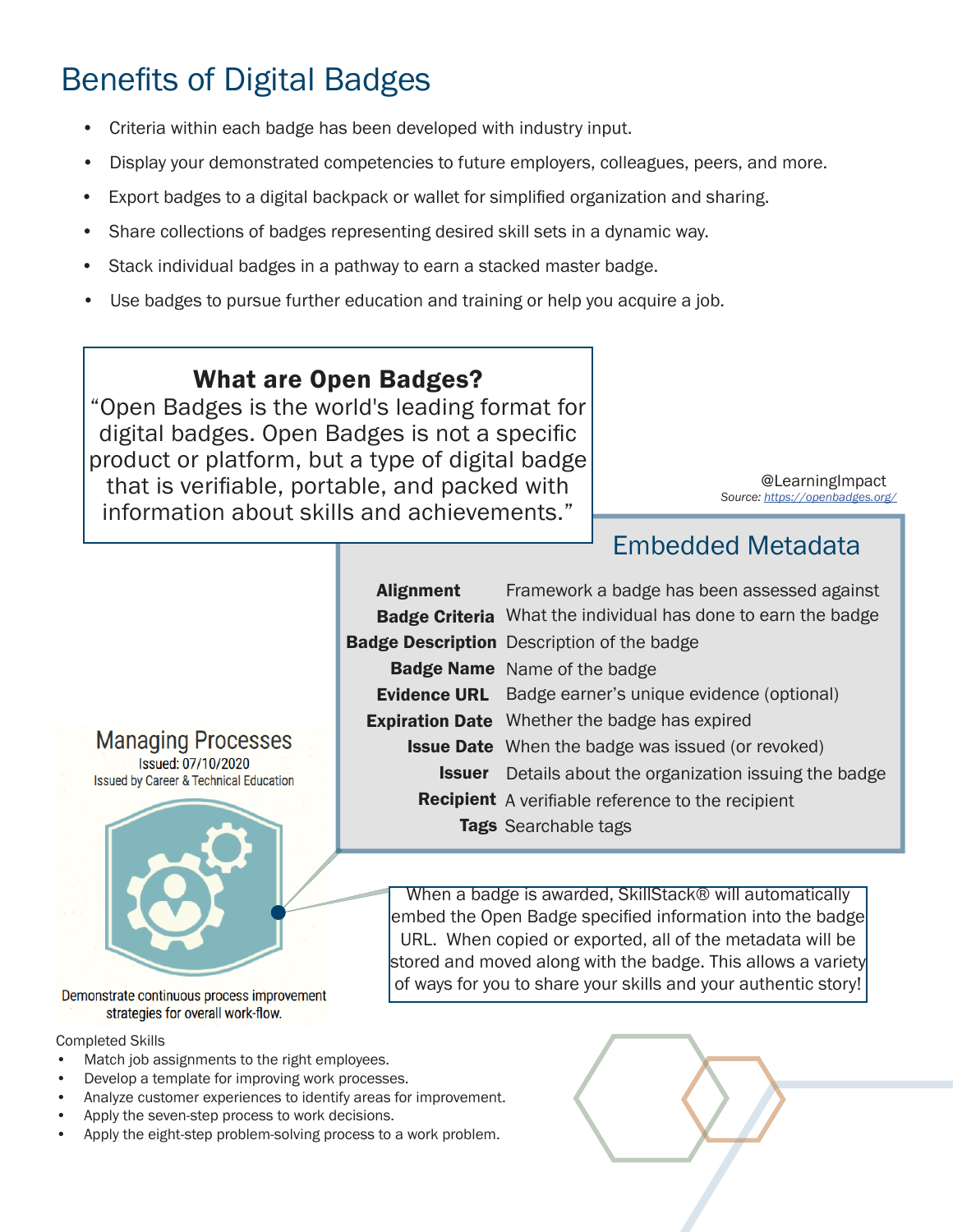# SkillStack® Student Guide

### Step One:

### Get Started in SkillStack®

- Use the video tutorial buttons/QR codes below.
- Change your password and add a personal email address to your account.







# Step Two:

# Demonstrate your Skills and Earn Badges

- As you provide evidence(hands-on work, projects, assessments, presentations, etc.) for each skill, your instructor will assess and validate each competency.
- Once your skills are demonstrated and validated, instructors will mark off the skills in the SkillStack® platform.
- When all of the required skills for a badge are completed, the badge is issued by SkillStack® and appears in your portfolio.

# Build Your Portfolio Step Three:

- As you earn badges, your verified portfolio of skills will grow!
- Diversify your portfolio by enrolling in a variety of courses that offer SkillStack® badges.

# Step Four:

# Export, Download, and Share your Achievements

- Create an account on Badgr.
- Import your earned SkillStack® badge images or URL.
- When you share your badges, viewers can see the public face of your earned badge along with the awarding entity and badges earned from other organizations.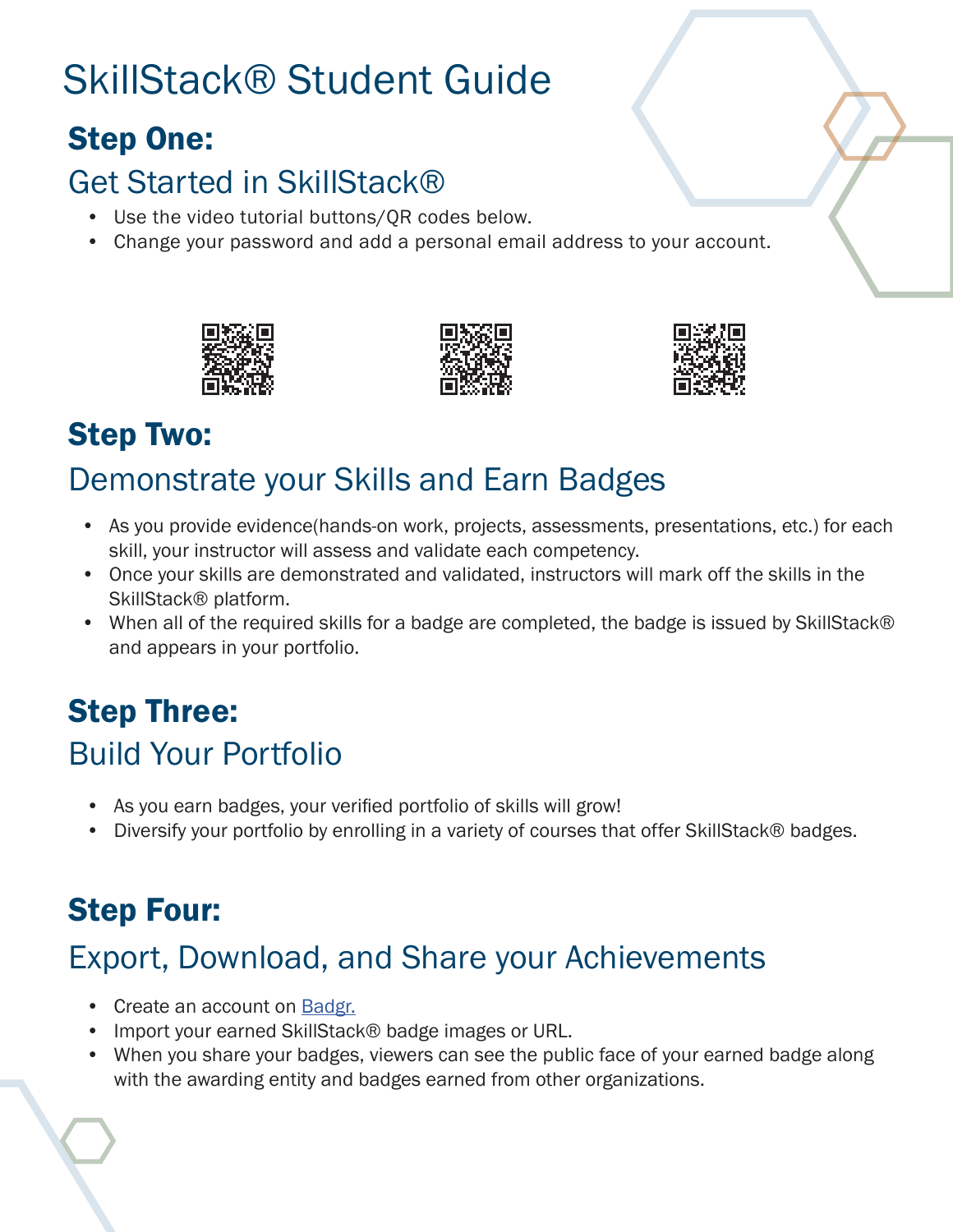#### Get Started in SkillStack®

This guide is dedicated to providing you information about how to use SkillStack® inclusive of setting up accounts, checking progress on badges and sharing your earned badges and skills.



#### Create a New Account

- Go to https://skillstack.idaho.gov.
- Click Register (top right of navigation bar).
- Click Register button (left dialogue box).
- Create your username and password.
- Fill out your personal info.
- \*If you don't know your state or institution ID, ask your instructor.
- Add a personal email address (not issued by your school).
- Click Register button.

Your instructor may also choose to set up your account for you where they will assign your username and a temporary password.

Your browser does not currently recognize ar of the video formats available. Click here to visit our frequently asked questions about HTML5 video.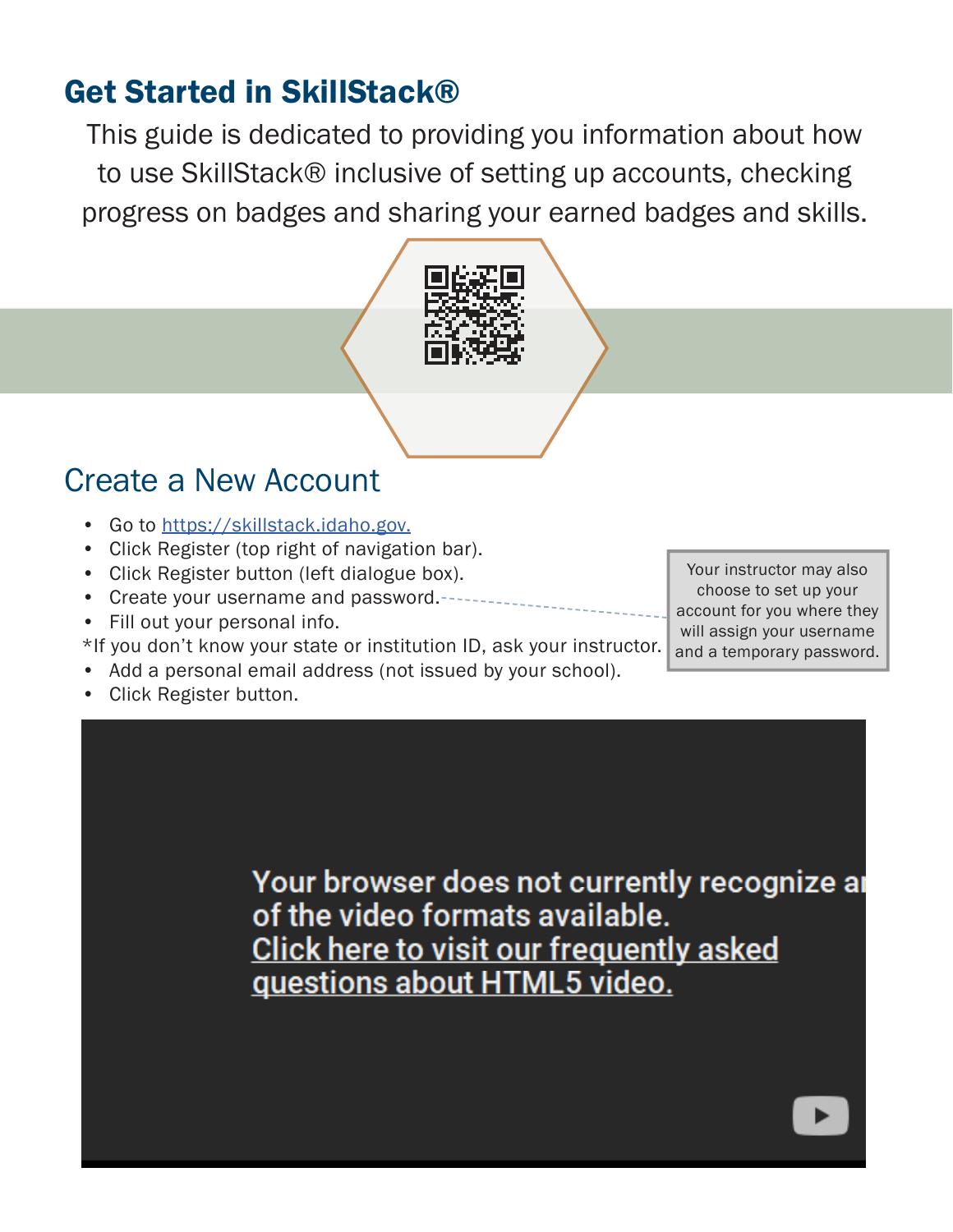### Login to Existing Account

- Go to https://skillstack.idaho.gov.
- Click Log In (top right of navigation bar).
- Enter your username and password.
- Click Log In button.



#### Reset your Password

- Go to https://skillstack.idaho.gov.
- Click Log In (top right of navigation bar).
- Enter your username.
- Click forgot password.
- Click Send to to send a temporary password to the email in the system.

Your browser does not currently recognize ar of the video formats available. Click here to visit our frequently asked questions about HTML5 video.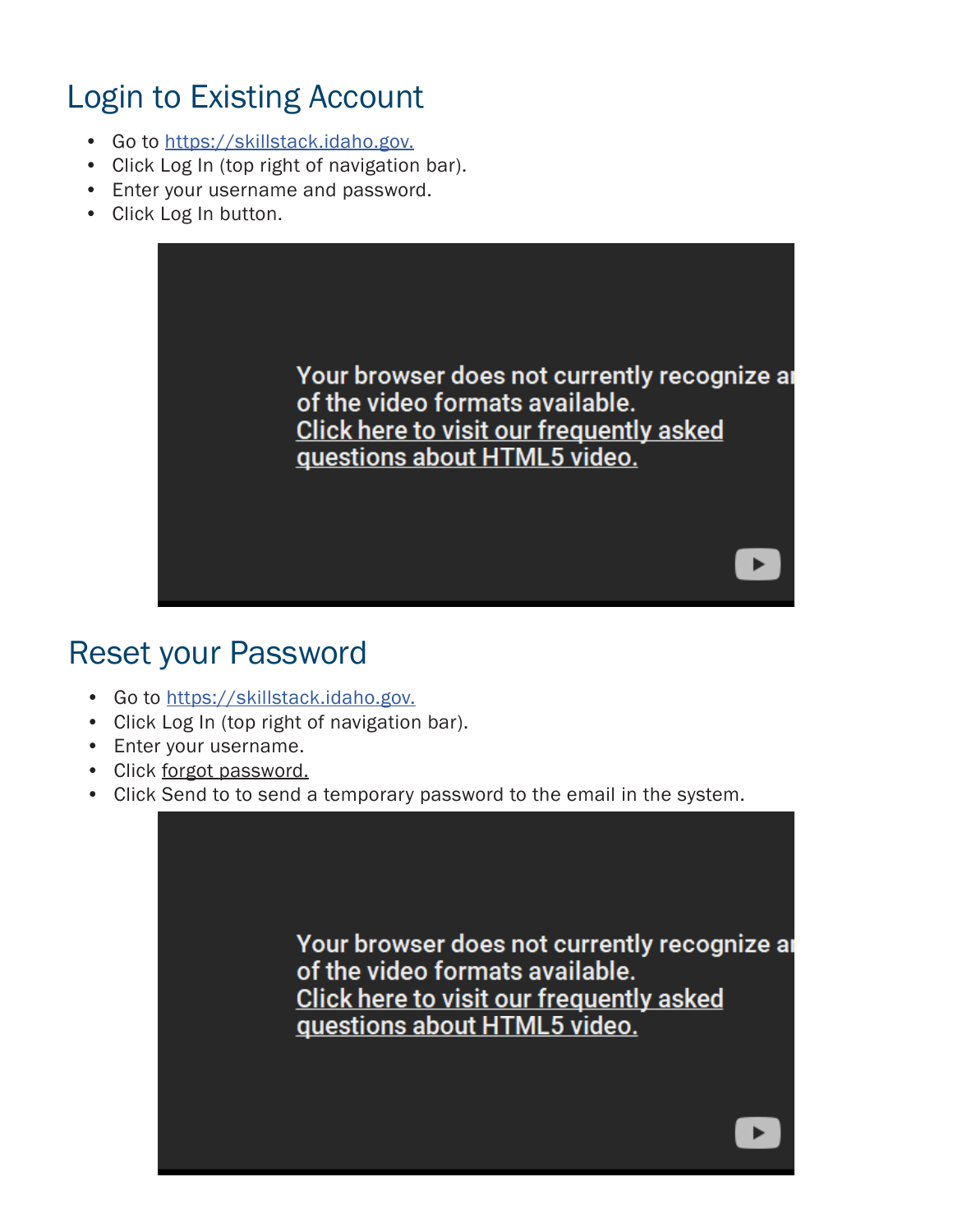#### Demonstrate your Skills and Earn Badges

As you provide evidence (hands-on work, projects, assessments, presentations, etc.) for each skill, your instructor will assess and validate each competency.

Once your skills are demonstrated and validated, instructors will mark off the skills in the SkillStack® platform.

When all of the required skills for a badge are completed, the badge is issued by SkillStack® and appears in your portfolio.

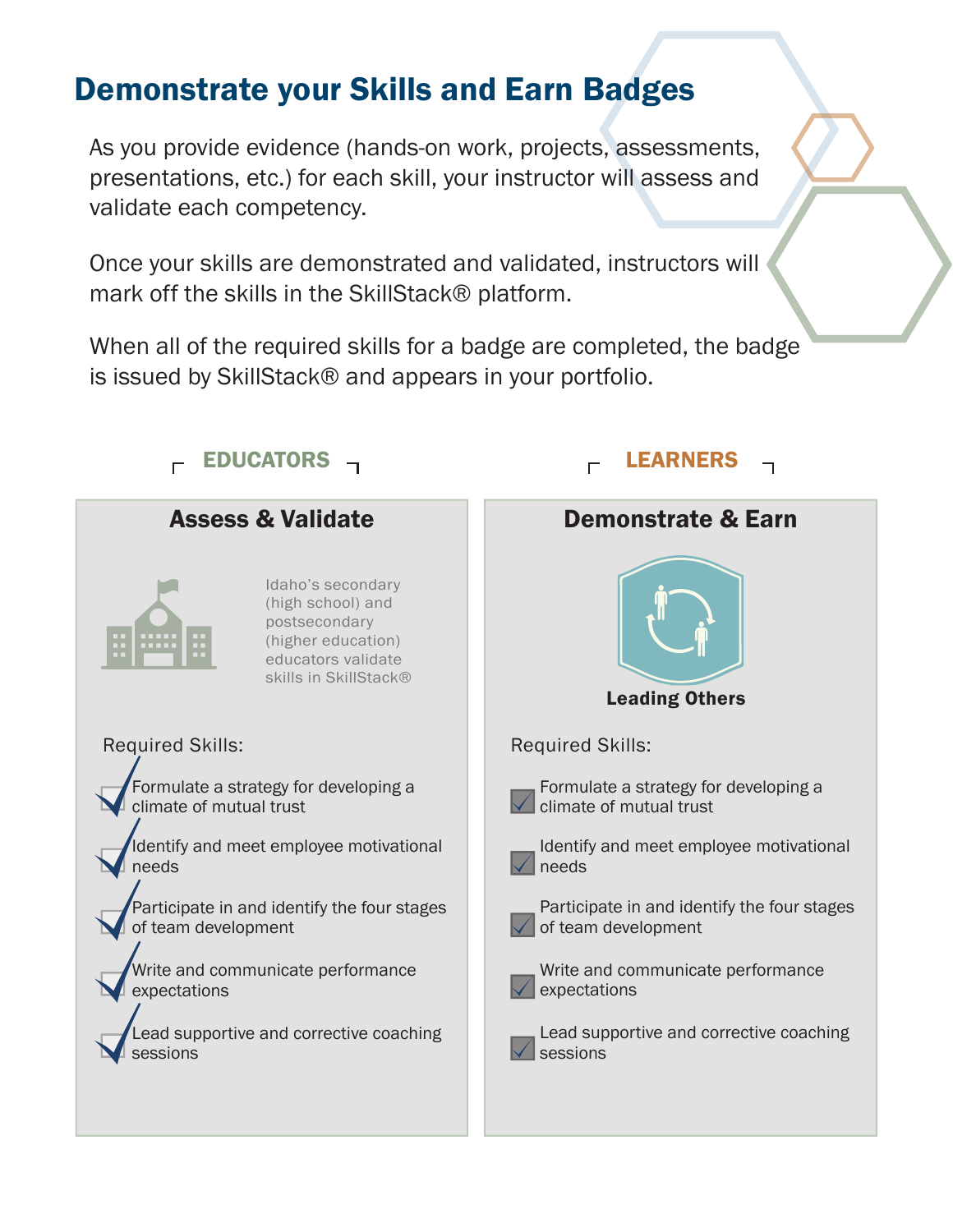### View your Earned Badges

- Go to https://skillstack.idaho.gov.
- Log In.
- Hover over My Badges (top left of navigation bar).
- Click My Badges.

Badges that are partially grayed out are badges that have expired or that are currently in progress!

Your browser does not currently recognize ar of the video formats available. Click here to visit our frequently asked questions about HTML5 video.

#### View Recommended Badges

- Go to https://skillstack.idaho.gov.
- Log In.
- Hover over My Badges (top left of navigation bar).
- Click Recommended Badges.

SkillStack® provides Recommended Badges that are related to ones that you have previously earned or that you have already started working on.

Your browser does not currently recognize ar of the video formats available. Click here to visit our frequently asked questions about HTML5 video.

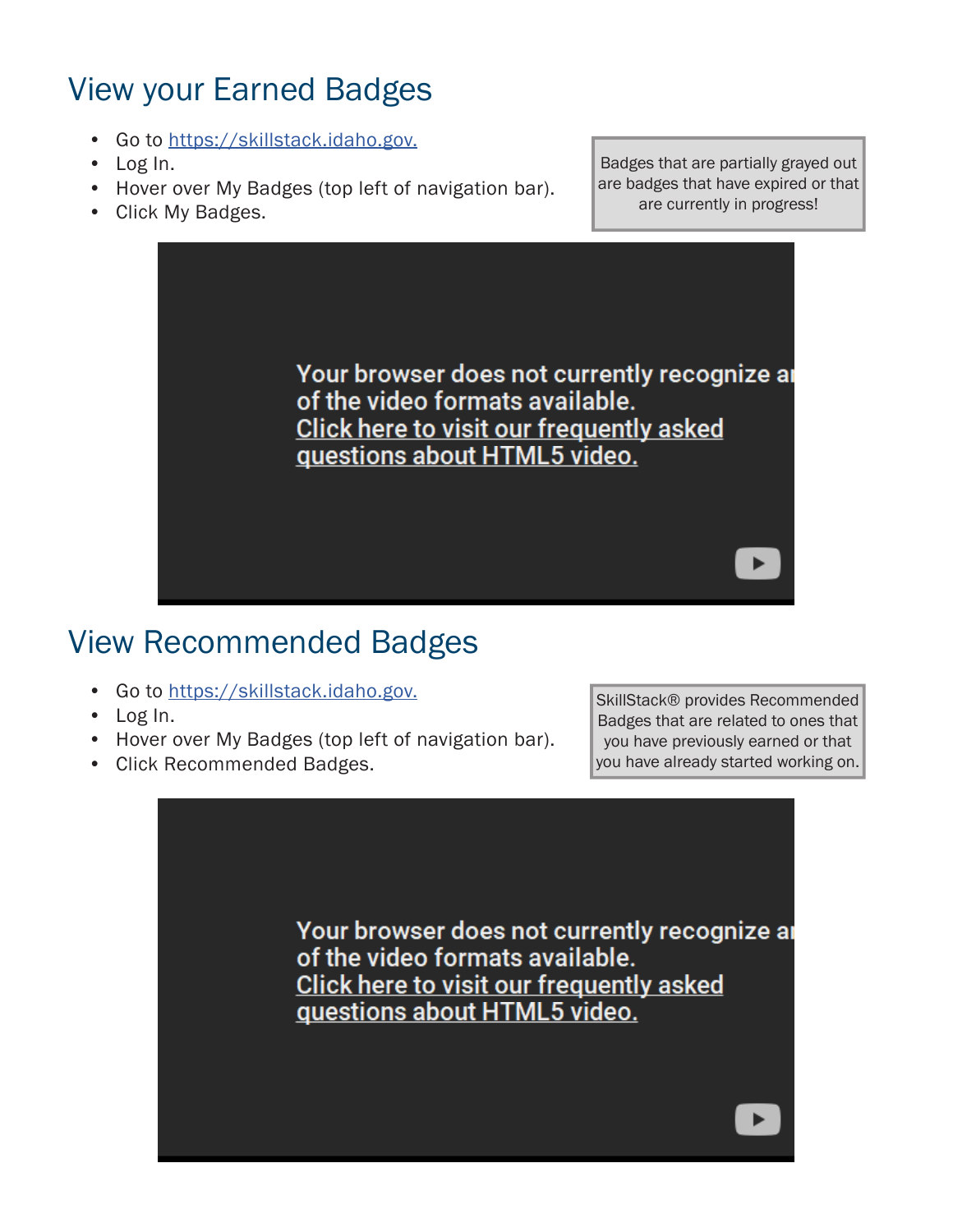### Build your Portfolio and Add Evidence

As you earn badges, your verified portfolio of skills will grow! Diversify your portfolio by enrolling in a variety of courses that offer SkillStack® badges

When you share your badges, viewers can see the public details of your earned badge (these include badge image, criteria, issuer, and date).

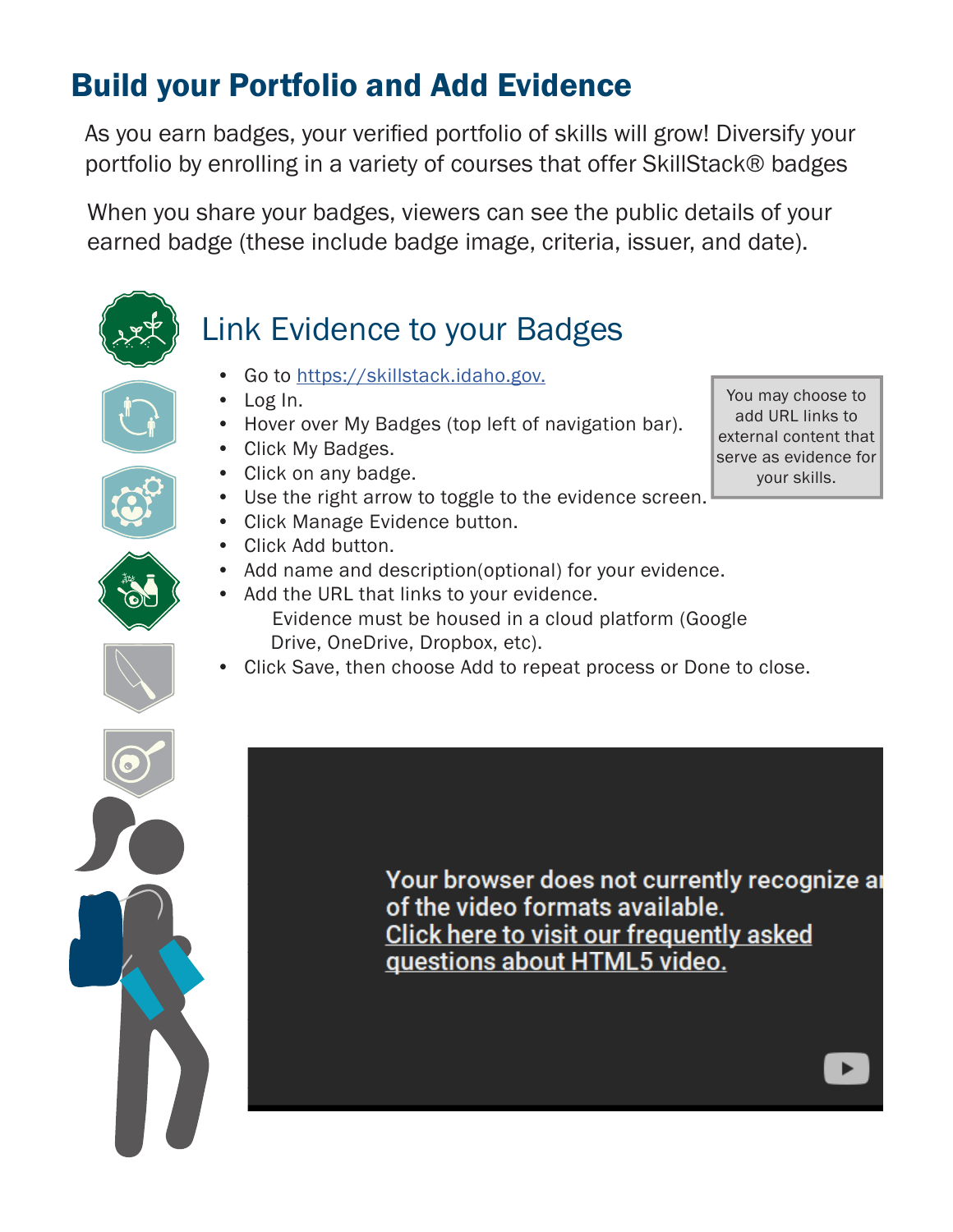#### Export, Download, and Share your Achievements

All badges earned in SkillStack® can be downloaded for sharing use or can be exported to an Open Badge Backpack for simplified sharing. Your backpack can store, organize, and share badges from any provider that is compliant with Open Badge Standards.

When you share your badges, viewers can see the public details of your earned badge (these include badge image, criteria, issuer, and date).

#### Download and Export Badges

- Go to https://skillstack.idaho.gov.
- Log In.
- Hover over My Badges (top left of navigation bar).
- Click My Badges.
- Click on any earned badge.
- Click "Export" button.

When you download the badge image, all of the metadata (badge details) are embedded into the image and can be read by Open Badge host platforms.

• Click the download button below to download your Badge with your achievement data embedded. This image can then be uploaded to another OpenBadge platform.

> Your browser does not currently recognize are of the video formats available. Click here to visit our frequently asked guestions about HTML5 video.

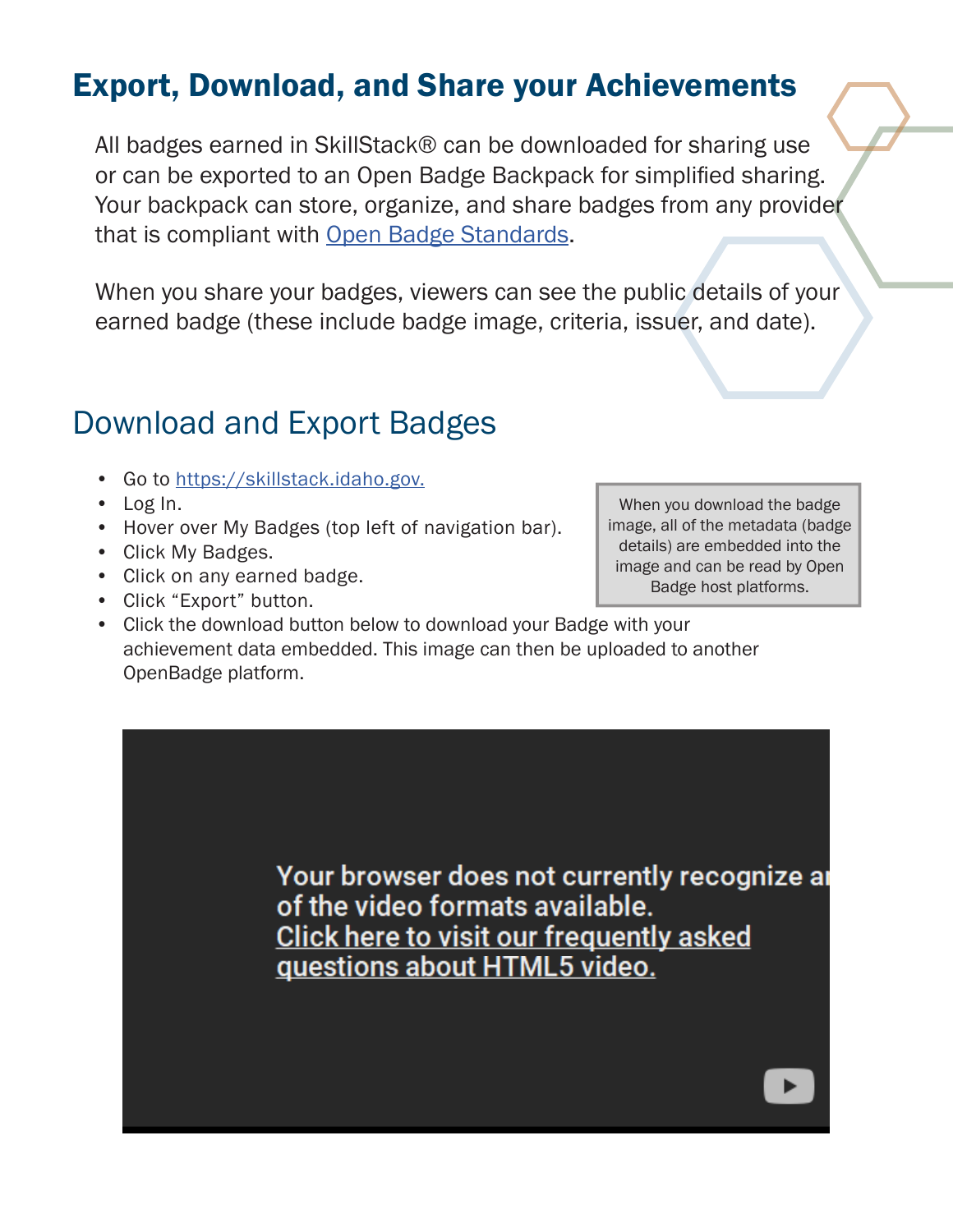#### Create a Badgr Backpack

- Go to https://badgr.com/auth/login.
- Click Create Account (Sign In if you already have an account). Enter the email that you use in SkillStack®.
- You can also link your social media accounts for easy sharing. • View your badges in your backpack - all meta data is embedded
	- into the badges.

Your browser does not currently recognize ar of the video formats available. **Click here to visit our frequently asked** questions about HTML5 video.



#### Upload your Badges to Badgr

- Go to https://badgr.com/auth/login.
- Log In using the same email that is also used in SkillStack®.
- Click Add Badge.
- Add badges by uploading either the downloaded badge image or the badge URL (both of these are exported from your SkillStack® personal portfolio).

Your email address verifies that the badge was awarded to you and allows that information to be validated.

• Repeat until all badges are added to your backpack.

Your browser does not currently recognize ar of the video formats available. **Click here to visit our frequently asked** guestions about HTML5 video.